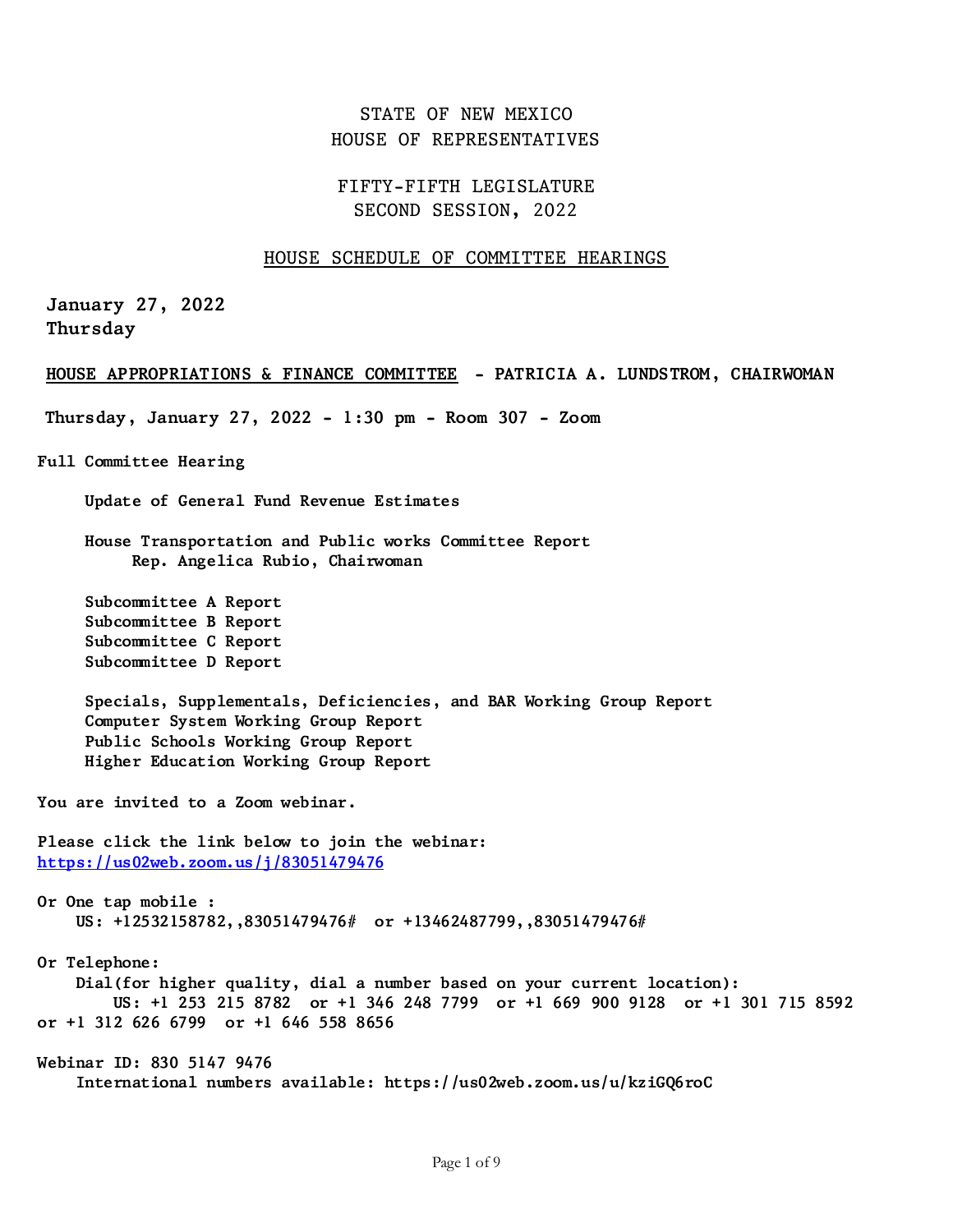**Any amendments, substitute, handouts, or supplemental information shall be submitted to Marta Rodriguez at marta.rodriguez@nmlegis.gov at least 24 hours before the committee hearing.**

#### **HOUSE COMMERCE & ECONOMIC DEVELOPMENT COMMITTEE - ANTONIO MAESTAS, CHAIR**

**Friday, January 28, 2022 - 1:30pm - Room 317 - Zoom**

| HB 80  | ANGEL INVESTMENT CREDIT REFUNDABLE | (SERRATO/DIXON) |
|--------|------------------------------------|-----------------|
| HB 102 | ENTITY-LEVEL TAX INCOME & PAYMENT  | (CADENA)        |
| HB 104 | VENTURE CAPITAL PROGRAM ACT        | (DIXON/SERRATO) |

**You are invited to a Zoom webinar. When: Jan 28, 2022 01:30 PM Mountain Time (US and Canada) Topic: House Commerce & Economic Development Committee**

**Please click the link below to join the webinar: <https://us02web.zoom.us/j/88683384400>**

**Or One tap mobile : US: +16699009128,,88683384400# or +12532158782,,88683384400#**

**Or Telephone:**

 **Dial(for higher quality, dial a number based on your current location): US: +1 669 900 9128 or +1 253 215 8782 or +1 346 248 7799 or +1 646 558 8656 or +1 301 715 8592 or +1 312 626 6799**

**Webinar ID: 886 8338 4400 International numbers available: https://us02web.zoom.us/u/kbhAw9qabt**

**Any amendments, substitute, handouts, or supplemental information shall be submitted to Amy Montoya at amy.montoya@nmlegis.gov at least 24 hours before the committee hearing.**

### **HOUSE CONSUMER & PUBLIC AFFAIRS COMMITTEE - JOANNE J. FERRARY, CHAIR**

**Thursday, January 27, 2022 - 1:30 p.m. (Or 15 minutes following Floor Session) - Room 317 - Zoom**

|      | HB 71 | LIMIT PROPERTY TAX VALUATION INCREASE  | (MCQUEEN/HARPER)    |
|------|-------|----------------------------------------|---------------------|
|      | HB 79 | SECOND DEGREE MURDER TIME & SENTENCING | (ELY/MAESTAS)       |
|      | HB 81 | FINE, FEE & COST PAYMENT FLEXIBILITY   | (CADENA)            |
|      | HB 96 | VIOLENCE INTERVENTION PROGRAM ACT      | (CHASEY)            |
| HB 9 |       | UNLAWFUL ACCESS TO FIREARM BY MINOR    | (HERNDON/IVEY-SOTO) |

**You are invited to a Zoom webinar. When: Jan 27, 2022 01:30 PM Mountain Time (US and Canada)**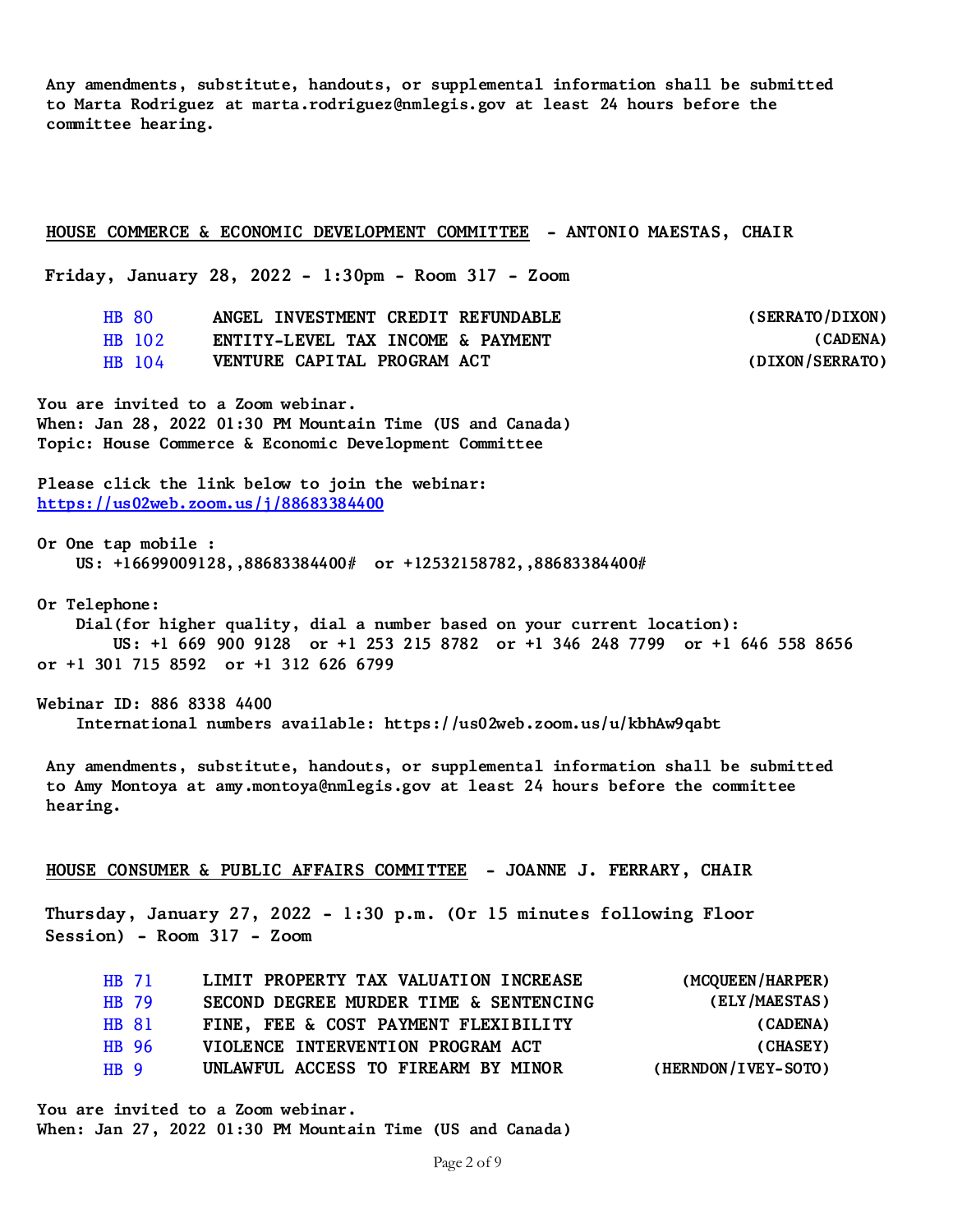**Topic: House Consumer & Public Affairs Committee**

**Please click the link below to join the webinar: <https://us02web.zoom.us/j/82353539692>**

**Or One tap mobile : US: +16699009128,,82353539692# or +12532158782,,82353539692#**

#### **Or Telephone:**

 **Dial(for higher quality, dial a number based on your current location): US: +1 669 900 9128 or +1 253 215 8782 or +1 346 248 7799 or +1 646 558 8656 or +1 301 715 8592 or +1 312 626 6799**

**Webinar ID: 823 5353 9692**

 **International numbers available:<https://us02web.zoom.us/u/kc9K46Br8>**

**Any amendments, substitutes, handouts, or supplemental information shall be submitted to Rob Grilley at rob.grilley@nmlegis.gov at least 24 hours before the committee hearing.**

**Saturday, January 29, 2022 - 10:00 a.m. - Room 317 - Zoom**

| HB 84   | CRIME REDUCTION GRANT PURPOSES        | (ELY/HOCHMAN-VIGIL) |
|---------|---------------------------------------|---------------------|
| HB 99   | CRIME OF THREATENING A JUDGE          | (LANE/HOCHMAN-      |
|         |                                       | VIGIL)              |
| HB 132  | INTEREST RATES FOR CERTAIN LOANS      | (HERRERA/EGOLF)     |
| $HJR$ 8 | CREATE OFFICE OF CONSUMER AFFAIRS, CA | (ELY)               |
| HB 68   | CRIMINAL CODE CHANGES                 | (DIXON/HERNDON)     |
|         |                                       |                     |

**You are invited to a Zoom webinar. When: Jan 29, 2022 10:00 AM Mountain Time (US and Canada) Topic: House Consumer and Public Finance Committee** 

**Please click the link below to join the webinar: <https://us02web.zoom.us/j/87885692969>**

**Or One tap mobile : US: +13462487799,,87885692969# or +16699009128,,87885692969#**

**Or Telephone:**

 **Dial(for higher quality, dial a number based on your current location): US: +1 346 248 7799 or +1 669 900 9128 or +1 253 215 8782 or +1 312 626 6799 or +1 646 558 8656 or +1 301 715 8592** 

**Webinar ID: 878 8569 2969**

 **International numbers available: https://us02web.zoom.us/u/ksTm89qpc**

**Any amendments, substitutes, handouts, or supplemental information shall be submitted to Rob Grilley at rob.grilley@nmlegis.gov at least 24 hours before the committee hearing.**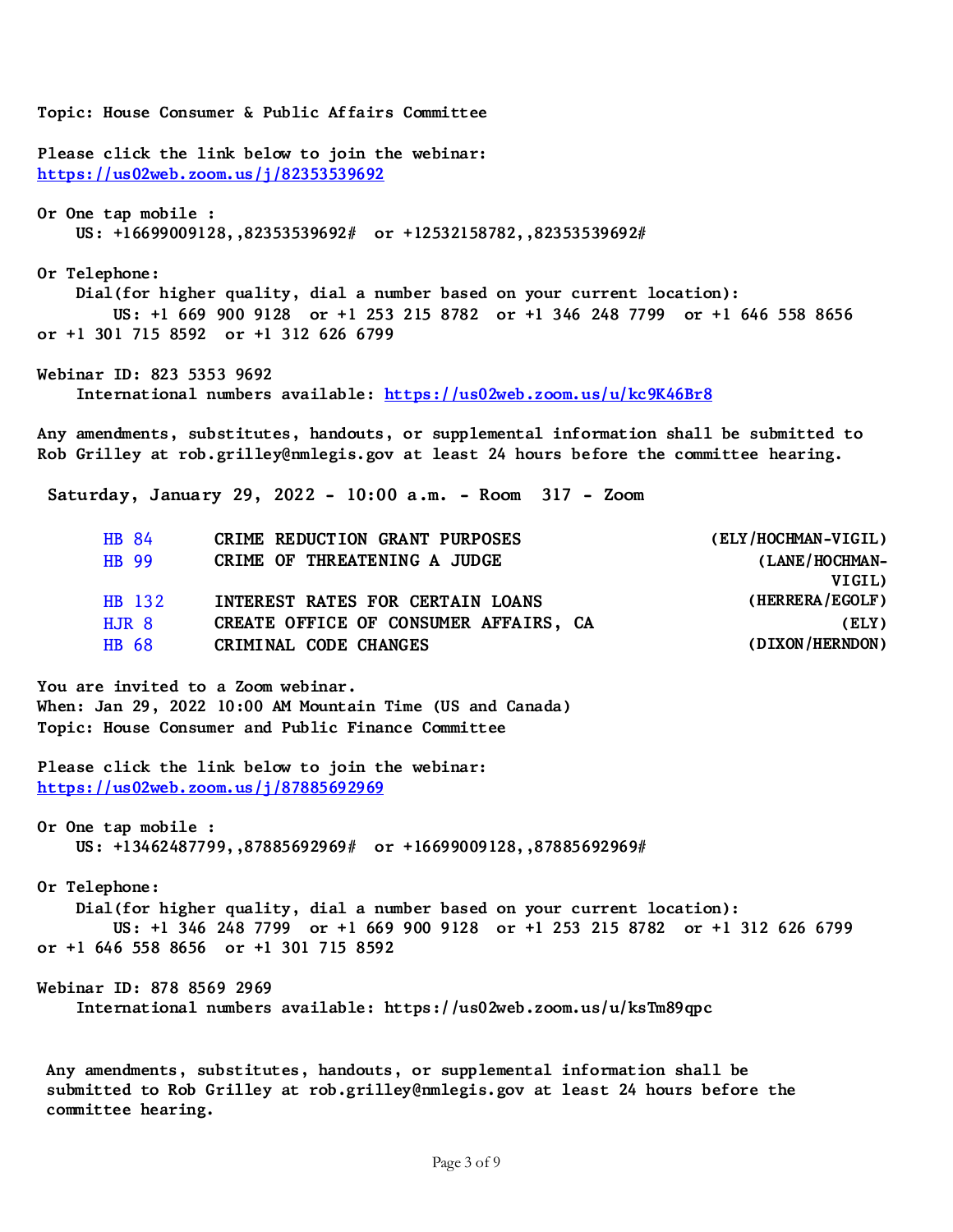#### **HOUSE EDUCATION COMMITTEE - G. ANDRES ROMERO, CHAIR**

**Friday, January 28, 2022 - 8:30 am - House Chambers - Zoom** 

**Joint House Education Committee and Senate Education Committee Hearing Public Education Budget 2023**

**Legislative Education Study Committee Vanessa K. Hawker, Acting Director Joseph Simon, Principal Fiscal Analyst**

**Public Education Department Kurt Steinhaus, Designated Cabinet Secretary**

**Department of Finance and Administration Cynthia A. Martinez, Acting State Budget Director/Deputy Cabinet Secretary** 

**Legislative Finance Council Sunny Liu, Senior Fiscal Analyst**

| <b>HB 57</b>  | 2023 TRANSPORTATION DISTRIBUTION CALCULATIONS | (ROMERO GA)     |
|---------------|-----------------------------------------------|-----------------|
| <b>HB</b> 103 | CNM VENTURE STUDIO                            | (SERRATO/DIXON) |
| HB 109        | UNEMPLOYED WORKER BOOT CAMP TRAINING          | (SERRATO/DIXON) |

**You are invited to a Zoom webinar. When: Jan 28 08:30 AM Mountain Time (US and Canada) Topic: House Education Committee**

**Please click the link below to join the webinar: <https://us02web.zoom.us/j/82380513568>**

**Or One tap mobile : US: +16699009128,,82380513568# or +12532158782,,82380513568#**

**Or Telephone: Dial(for higher quality, dial a number based on your current location): US: +1 669 900 9128 or +1 253 215 8782 or +1 346 248 7799 or +1 646 558 8656 or +1 301 715 8592 or +1 312 626 6799**

**Webinar ID: 823 8051 3568 International numbers available: https://us02web.zoom.us/u/kcTckJ2dP**

**Any amendments, substitutes, handouts, or supplemental information shall be submitted to Linda Vieira and Molly Forgaard at linda.vieira@nmlegis.gov and molly.forgaard@nmlegis.gov at least 24 hours before the committee hearing.**

## **HOUSE ENERGY, ENVIRONMENT AND NATURAL RESOURCES COMMITTEE - MATTHEW MCQUEEN, CHAIR**

**Thursday, January 27, 2022 - 8:30 am - Room 317 - Zoom**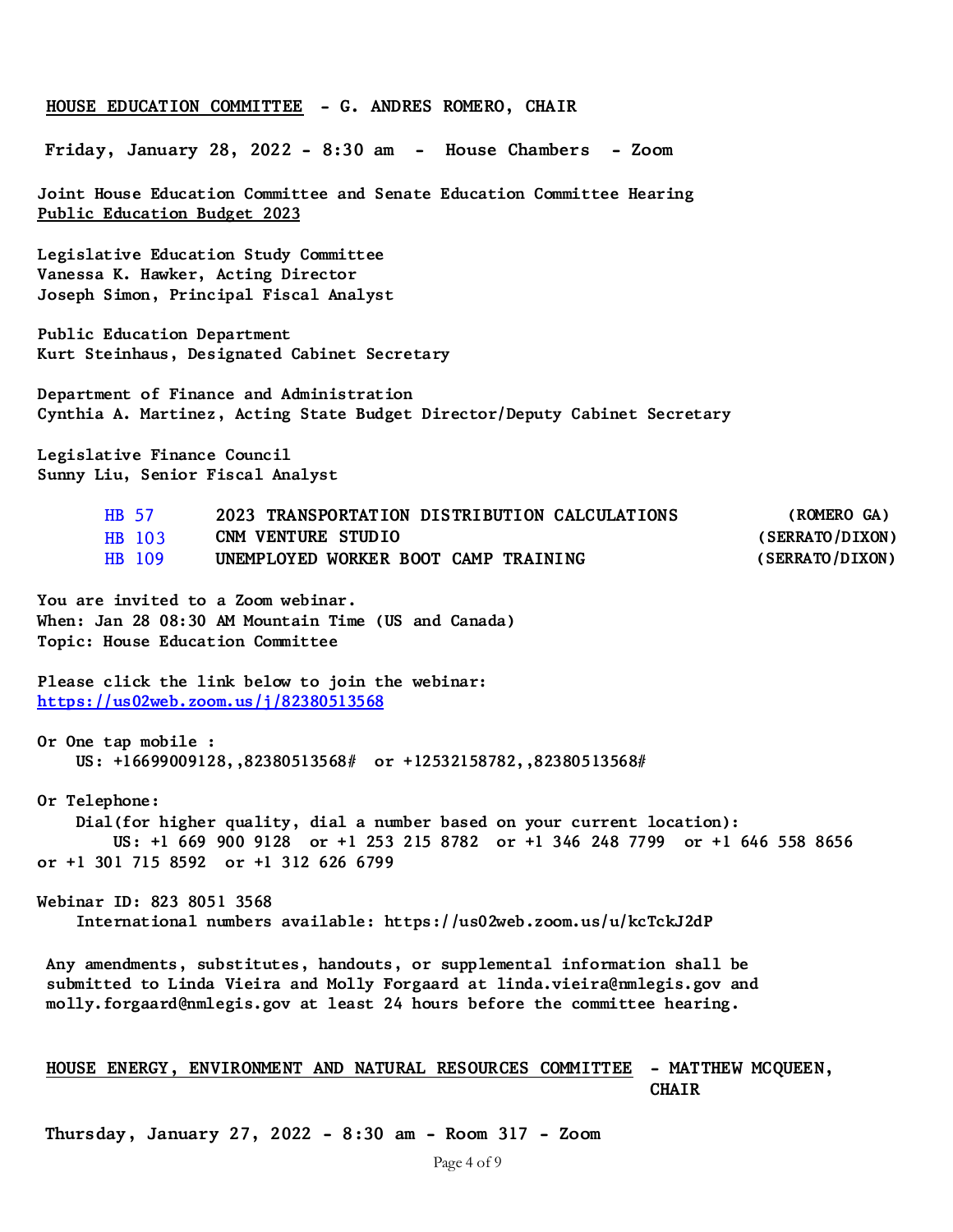| $*$ HB 4                           | HYDROGEN HUB DEVELOPMENT ACT                                                                                   | (LUNDSTROM/SMALL) |
|------------------------------------|----------------------------------------------------------------------------------------------------------------|-------------------|
| HB 125                             | SUSTAINABLE BUILDING TAX CREDIT DATES                                                                          | (ORTEZ/LUJAN)     |
| $*$ HB 127                         | STORAGE OF CERTAIN WASTE                                                                                       | (MCQUEEN/LUJAN)   |
| You are invited to a Zoom webinar. |                                                                                                                |                   |
|                                    | When: Jan 27, 2022 08:30 AM Mountain Time                                                                      |                   |
|                                    | Topic: House Energy, Environment & Natural Resources                                                           |                   |
|                                    | Please click the link below to join the webinar:<br>https://us02web.zoom.us/j/89262589978                      |                   |
| Or One tap mobile :                | US: $+16699009128, 89262589978#$ or $+12532158782, 89262589978#$                                               |                   |
| Or Telephone:                      |                                                                                                                |                   |
|                                    | Dial(for higher quality, dial a number based on your current location):                                        |                   |
|                                    | US: +1 669 900 9128 or +1 253 215 8782 or +1 346 248 7799 or +1 646 558 8656                                   |                   |
|                                    | or +1 301 715 8592 or +1 312 626 6799                                                                          |                   |
| Webinar ID: 892 6258 9978          | International numbers available: https://us02web.zoom.us/u/kbVqoapulT                                          |                   |
|                                    | المسترابية والمستحدث والمستحار والمستحدث والمستحدث والمستحدث والمستحدث والمستحدث والمستحدث والمستحدث والمستحدث |                   |

**Any amendments, substitutes, handouts or supplemental information shall be submitted to Augustine Montoya at augustine.montoya@nmlegis.gov at least 24 hours before the committee hearing.**

## **HOUSE GOVERNMENT, ELECTIONS AND INDIAN AFFAIRS COMMITTEE - GEORGENE LOUIS, CHAIRWOMAN**

**Friday, January 28, 2022 - 8:30 am – Room 305 - Zoom**

| HJR 5            | PRIMARY ELECTION VOTING ELIGIBILITY, CA  | (DIXON/FAJARDO) |
|------------------|------------------------------------------|-----------------|
| HJR 9            | INDEPENDENT REDISTRICTING COMMISSION, CA | (FIGUEROA/ELY)  |
| HB 114           | BERNALILLO CRIMINAL JUSTICE DATA-SHARING | (MATTHEWS)      |
| HM <sub>26</sub> | STUDY LEGISLATIVE SESSIONS & SALARIES    | (RUBIO/GARRATT) |

**You are invited to a Zoom webinar. When: Jan 28, 2022 08:30 AM Mountain Time (US and Canada) Topic: House Government, Elections and Indian Affairs Committee**

**Please click the link below to join the webinar: <https://us02web.zoom.us/j/88201222358>**

**Or One tap mobile : US: +13462487799,,88201222358# or +16699009128,,88201222358#** 

**Or Telephone:**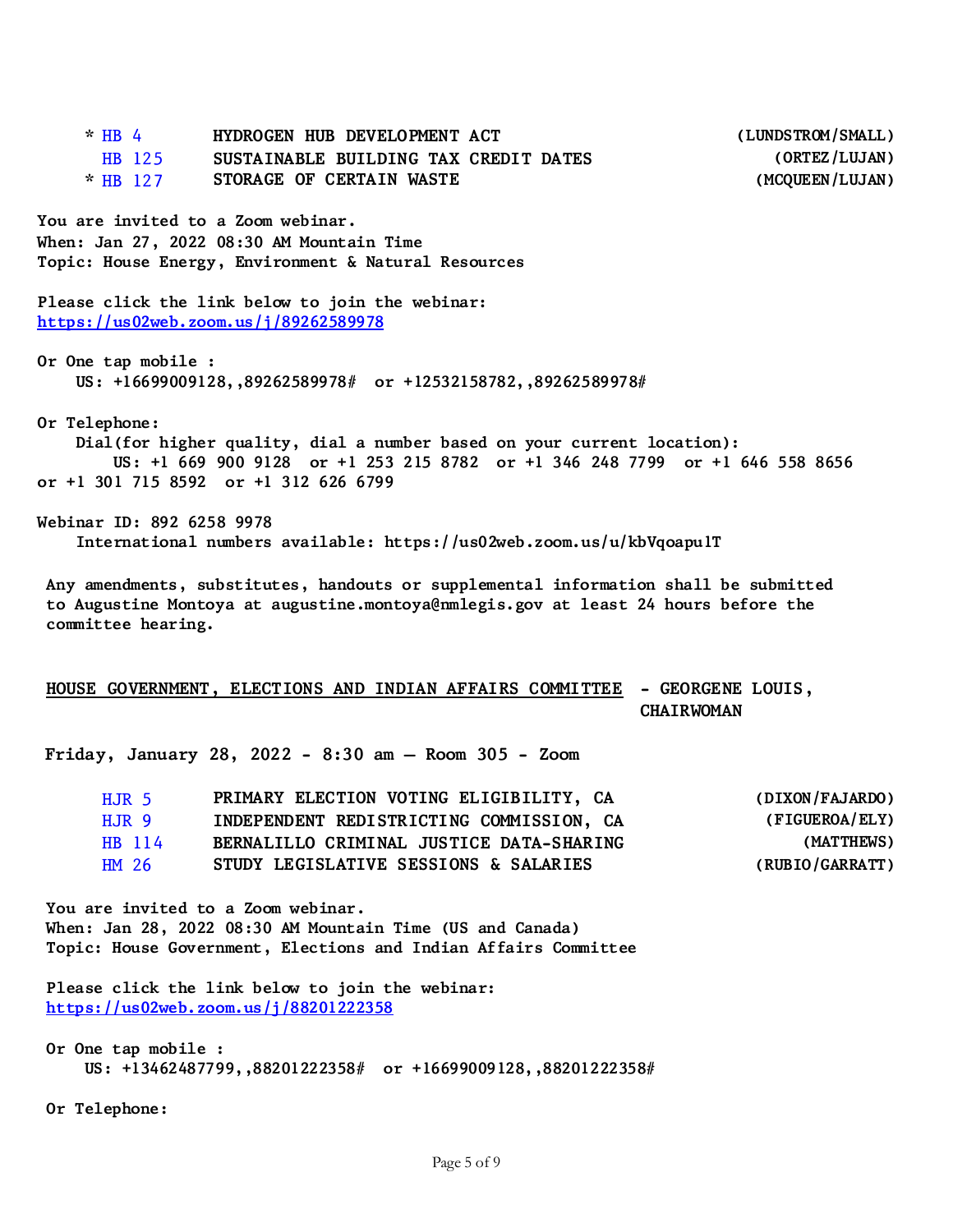**Dial(for higher quality, dial a number based on your current location): US: +1 346 248 7799 or +1 669 900 9128 or +1 253 215 8782 or +1 312 626 6799 or +1 646 558 8656 or +1 301 715 8592 Webinar ID: 882 0122 2358 International numbers available: https://us02web.zoom.us/u/kdQF63FsDO Any amendments, substitutes, handouts or supplemental information shall be submitted to Amanda Aragon at amanda.aragon@nmlegis.gov and Devon Ludlow at devon.ludlow@nmlegis.gov at least 24 hours before the committee hearing. HOUSE HEALTH & HUMAN SERVICES COMMITTEE - ELIZABETH THOMSON, CHAIR Friday, January 28, 2022 - 8:30 a.m. - Room 315 – Zoom** [HB 95](https://www.nmlegis.gov/Legislation/Legislation?Chamber=H&LegType=B&LegNo=95&year=22) **HEALTH- EASY ENROLLMENT ACT (THOMSON/BARRERAS) \*** [HB 112](https://www.nmlegis.gov/Legislation/Legislation?Chamber=H&LegType=B&LegNo=112&year=22) **SUBSTANCE USE DISORDER PGMS & CLINICS (GARCÍA MP)** [HM 4](https://www.nmlegis.gov/Legislation/Legislation?Chamber=H&LegType=M&LegNo=4&year=22) **"FOURTH TRIMESTER CARE DAY" (ORTEZ/FAJARDO)** [HM 15](https://www.nmlegis.gov/Legislation/Legislation?Chamber=H&LegType=M&LegNo=15&year=22) **HEALTHY CHILDREN'S MEALS BEVERAGE OPTIONS (MATTHEWS/SARIÑANA)** [HM 18](https://www.nmlegis.gov/Legislation/Legislation?Chamber=H&LegType=M&LegNo=18&year=22) **SUPPLEMENTAL SECURITY INCOME LEGAL DATA (THOMSON)** [HM 22](https://www.nmlegis.gov/Legislation/Legislation?Chamber=H&LegType=M&LegNo=22&year=22) **STUDY LOW-INCOME BASIC INCOME (ROYBAL CABALLERO) You are invited to a Zoom webinar. When: Jan 28, 2022 08:30 AM Mountain Time (US and Canada) Topic: House Health and Human Services Committee Please click the link below to join the webinar: <https://us02web.zoom.us/j/84182969724> Or One tap mobile : US: +12532158782,,84182969724# or +13462487799,,84182969724# Or Telephone: Dial(for higher quality, dial a number based on your current location): US: +1 253 215 8782 or +1 346 248 7799 or +1 669 900 9128 or +1 301 715 8592 or +1 312 626 6799 or +1 646 558 8656 Webinar ID: 841 8296 9724 International numbers available: https://us02web.zoom.us/u/kenEuTe94C Any amendments, substitutes, handouts, or supplemental information shall be** 

**submitted to Emily Cantrell at emily.cantrell@nmlegis.gov at least 24 hours before the committee hearing.**

### **HOUSE LABOR, VETERANS & MILITARY AFFAIRS COMMITTEE - ELISEO LEE ALCON, CHAIR**

**Thursday, January 27, 2022 - 1:30 P.M. or 15 minutes after floor session - Room 315 – Zoom**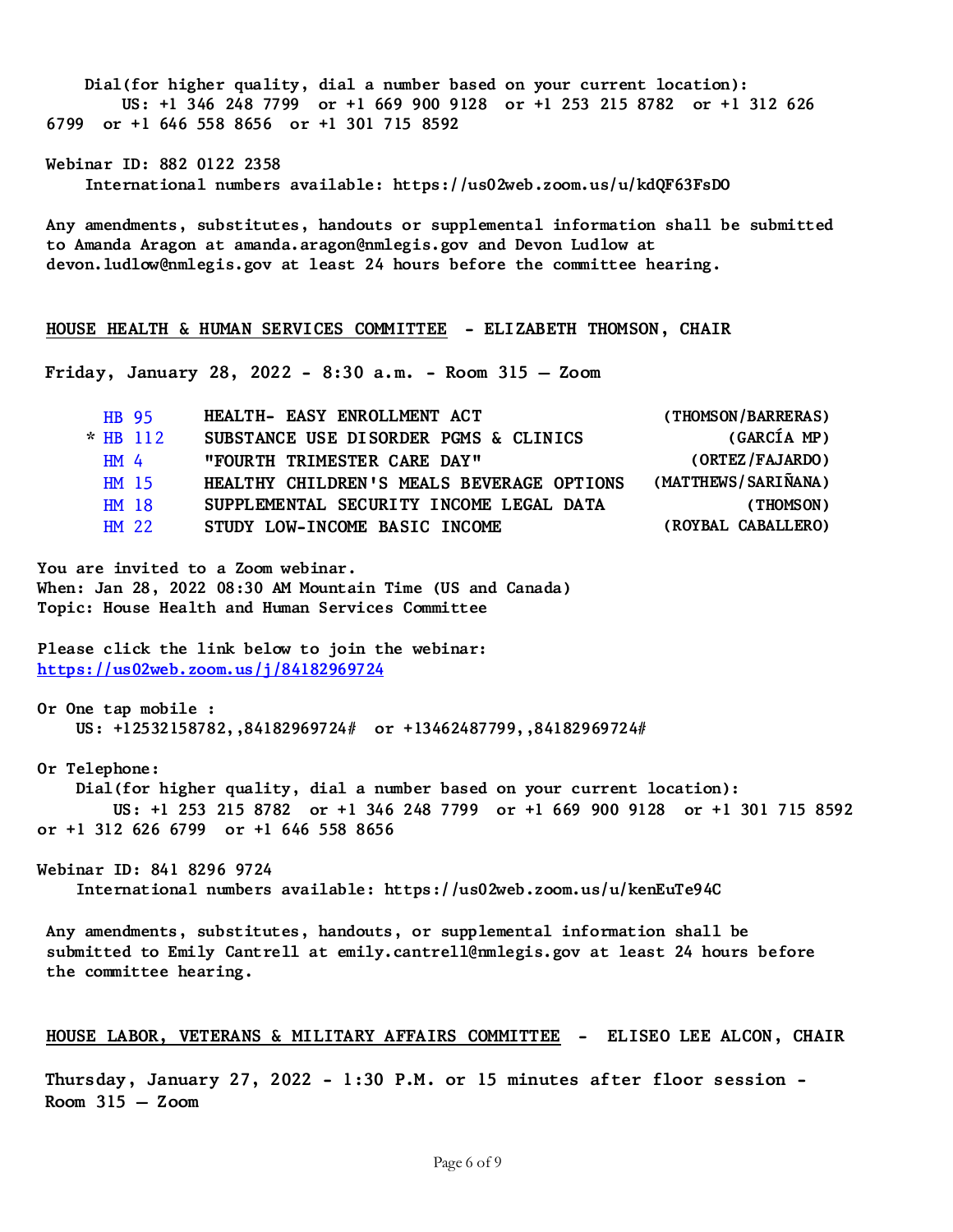[HJR 6](https://www.nmlegis.gov/Legislation/Legislation?Chamber=H&LegType=JR&LegNo=6&year=22) **VETERAN PROPERTY TAX EXEMPTION, CA (ALCON/PETTIGREW)** [HJR 7](https://www.nmlegis.gov/Legislation/Legislation?Chamber=H&LegType=JR&LegNo=7&year=22) **ARMED FORCES & WIDOW PROPERTY TAXES, CA (ALCON/PETTIGREW) You are invited to a Zoom webinar. When: Jan 27, 2022 01:30 PM Mountain Time (US and Canada) Topic: Labor, Veterans & Military Affairs Please click the link below to join the webinar: <https://us02web.zoom.us/j/89015442467> Or One tap mobile : US: +13462487799,,89015442467# or +16699009128,,89015442467# Or Telephone: Dial(for higher quality, dial a number based on your current location): US: +1 346 248 7799 or +1 669 900 9128 or +1 253 215 8782 or +1 312 626 6799 or +1 646 558 8656 or +1 301 715 8592 Webinar ID: 890 1544 2467 International numbers available: https://us02web.zoom.us/u/kb6I9LgG00 Any amendments, substitutes, handouts, or supplemental information shall be submitted to Sophia Starnes at sophia.starnes@nmlegis.gov at least 24 hours before the committee hearing. HOUSE RURAL DEVELOPMENT, LAND GRANTS AND CULTURAL AFFAIRS COMMITTEE - SUSAN K. HERRERA, CHAIR Thursday, January 27, 2022 - 9:00 a.m. – Room 309 – Zoom** [HB 117](https://www.nmlegis.gov/Legislation/Legislation?Chamber=H&LegType=B&LegNo=117&year=22) **NM HISTORIC WOMEN MARKER INITIATIVE (SWEETSER/ARMSTRONG G.) You are invited to a Zoom webinar. When: Jan 27, 2022 09:00 AM Mountain Time (US and Canada) Topic: House Rural Development Land Grants and Cultural Affairs Committee Please click the link below to join the webinar: <https://us02web.zoom.us/j/82578106736> Or One tap mobile : US: +13462487799,,82578106736# or +16699009128,,82578106736# Or Telephone: Dial(for higher quality, dial a number based on your current location): US: +1 346 248 7799 or +1 669 900 9128 or +1 253 215 8782 or +1 312 626 6799 or +1 646 558 8656 or +1 301 715 8592 Webinar ID: 825 7810 6736 International numbers available: https://us02web.zoom.us/u/kdB2q8PHcd**

**()**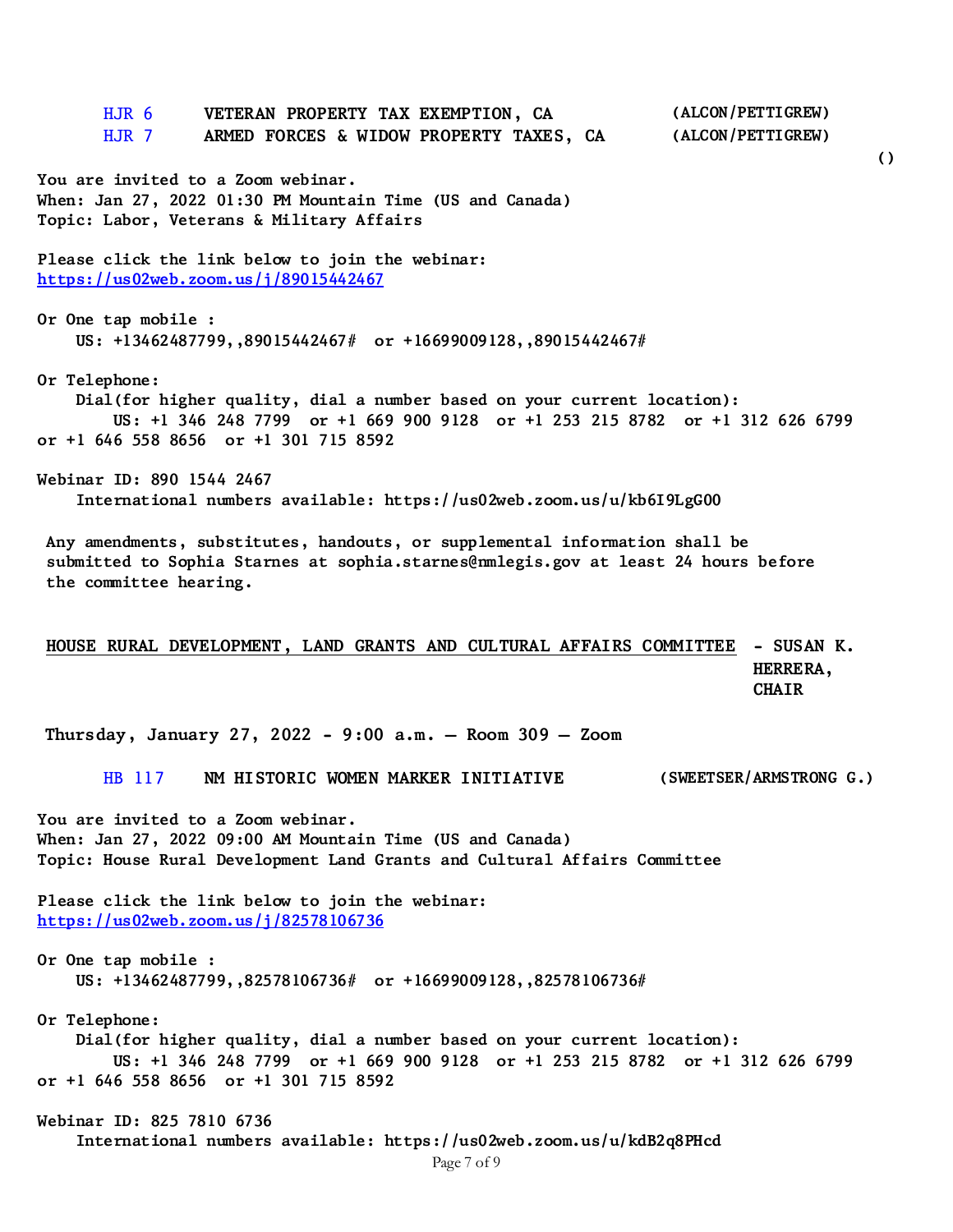**Any amendments, substitutes, handouts, or supplemental information shall be submitted to Crisitna McCandless at Cristina.mccandless@nmlegis.gov at least 24 hours before the committee hearing.**

**HOUSE TAXATION & REVENUE COMMITTEE - CHRISTINE CHANDLER, CHAIR**

**Friday, January 28, 2022 - 9:00 am - Room 317 - Zoom**

[HB 15](https://www.nmlegis.gov/Legislation/Legislation?Chamber=H&LegType=B&LegNo=15&year=22) **TRIBAL GROSS RECEIPTS RATES (LOUIS)** [HB 34](https://www.nmlegis.gov/Legislation/Legislation?Chamber=H&LegType=B&LegNo=34&year=22) **SOLAR MARKET DEVELOPMENT TAX CREDIT EXTENSION (FERRARY/SOULES)** [HB 35](https://www.nmlegis.gov/Legislation/Legislation?Chamber=H&LegType=B&LegNo=35&year=22) **GEOTHERMAL GROUND-COUPLED HEAT PUMPS (FERRARY/SOULES)** [HB 8](https://www.nmlegis.gov/Legislation/Legislation?Chamber=H&LegType=B&LegNo=8&year=22) **LAND GRANT-MERCED ASSISTANCE FUND (MCQUEEN/EGOLF)**

**You are invited to a Zoom webinar. When: Jan 28, 2022 09:00 AM Mountain Time (US and Canada) Topic: Taxation and Revenue Committee**

**Please click the link below to join the webinar: <https://us02web.zoom.us/j/84861630345>**

**Or One tap mobile : US: +12532158782,,84861630345# or +13462487799,,84861630345#**

**Or Telephone: Dial(for higher quality, dial a number based on your current location): US: +1 253 215 8782 or +1 346 248 7799 or +1 669 900 9128 or +1 301 715 8592 or +1 312 626 6799 or +1 646 558 8656**

**Webinar ID: 848 6163 0345 International numbers available: https://us02web.zoom.us/u/kzvYx6NM6**

**Any amendments, substitutes, handouts or supplemental information shall be submitted to Kimberly Perez kimberly.perez@nmlegis.gov, Committee Assistant at least 24 hours before the committee hearing.**

## **HOUSE TRANSPORTATION, PUBLIC WORKS & CAPITAL IMPROVEMENTS COMMITTEE - ANGELICA RUBIO, CHAIR**

**Thursday, January 27, 2022 - 9:00 am - Room 305 - Zoom**

| HB 3   | DEPT. OF TRANSPORTATION APPROPRIATION ACT | (RUBIO)             |
|--------|-------------------------------------------|---------------------|
| H.JR 1 | PUBLIC ASSISTANCE FOR HOUSEHOLD SVCS., CA | (ALLISON/CHANDLER)  |
| HB 55  | PUBLIC-PRIVATE PARTNERSHIP ACT            | (GARRATT/LUNDSTROM) |

**You are invited to a Zoom webinar.**

**When: Jan 27, 2022 09:00 AM Mountain Time (US and Canada) Topic: HOUSE TRANSPORTATION, PUBLIC WORKS & CAPITAL IMPROVEMENTS COMMITTEE**